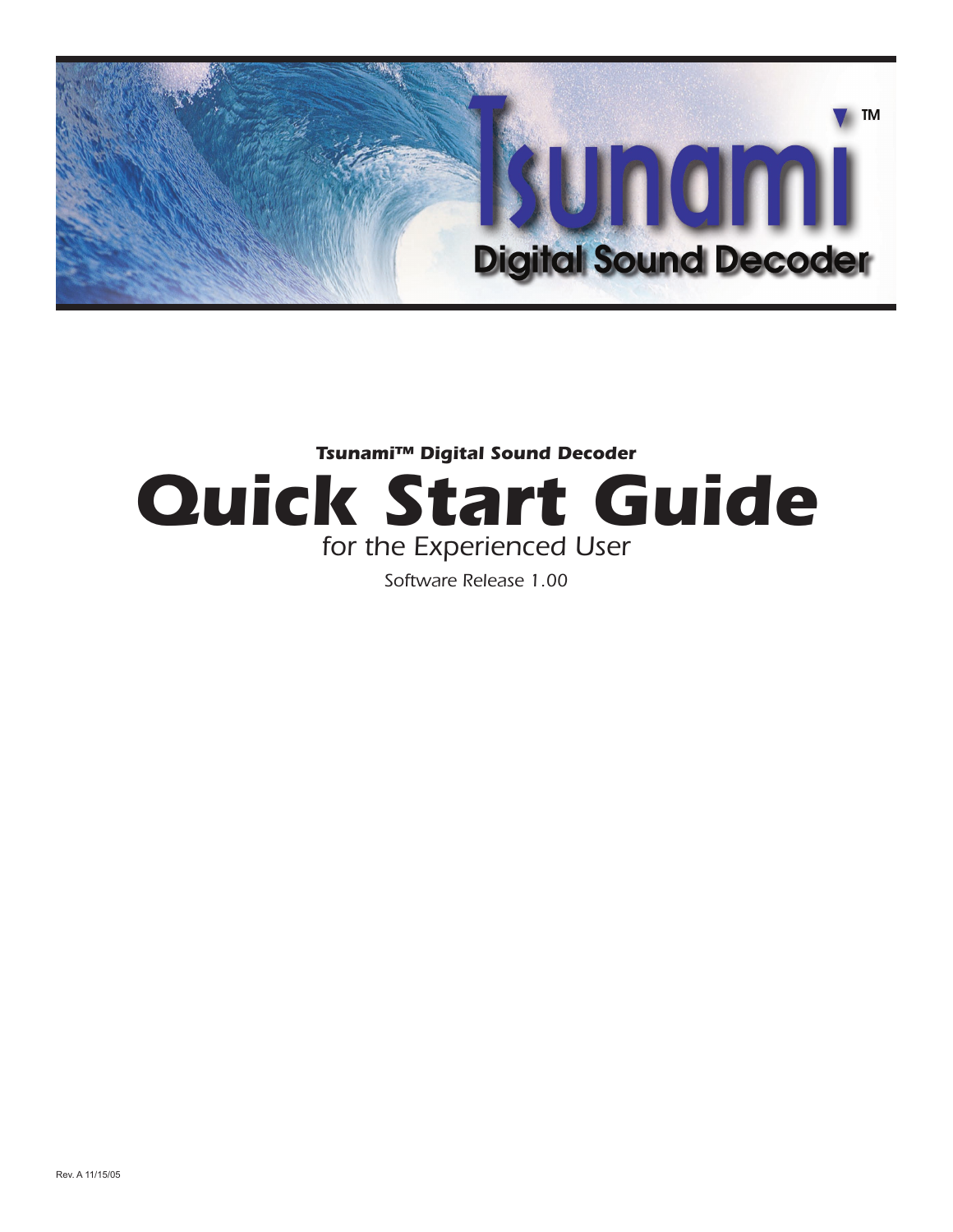#### **Notice**

The information in this document is subject to change without notice.

SoundTraxx (Throttle Up!) shall not be liable for technical or editorial errors or omissions contained herein; nor for incidental or consequential damages resulting from the furnishing, performance or use of this material.

This document contains information protected by copyright. No part of this document may be photocopied or reproduced in any form without the prior written consent of Throttle Up! Corp.

Product names mentioned herein may be trademarks and/or registered trademarks of their respective companies.

SoundTraxx, Tsunami, SoundTraxx DCC, Digital Sound Decoder, Dynamic Digital Exhaust, Auto-Exhaust and Hyperlight are trademarks of Throttle Up! Corp.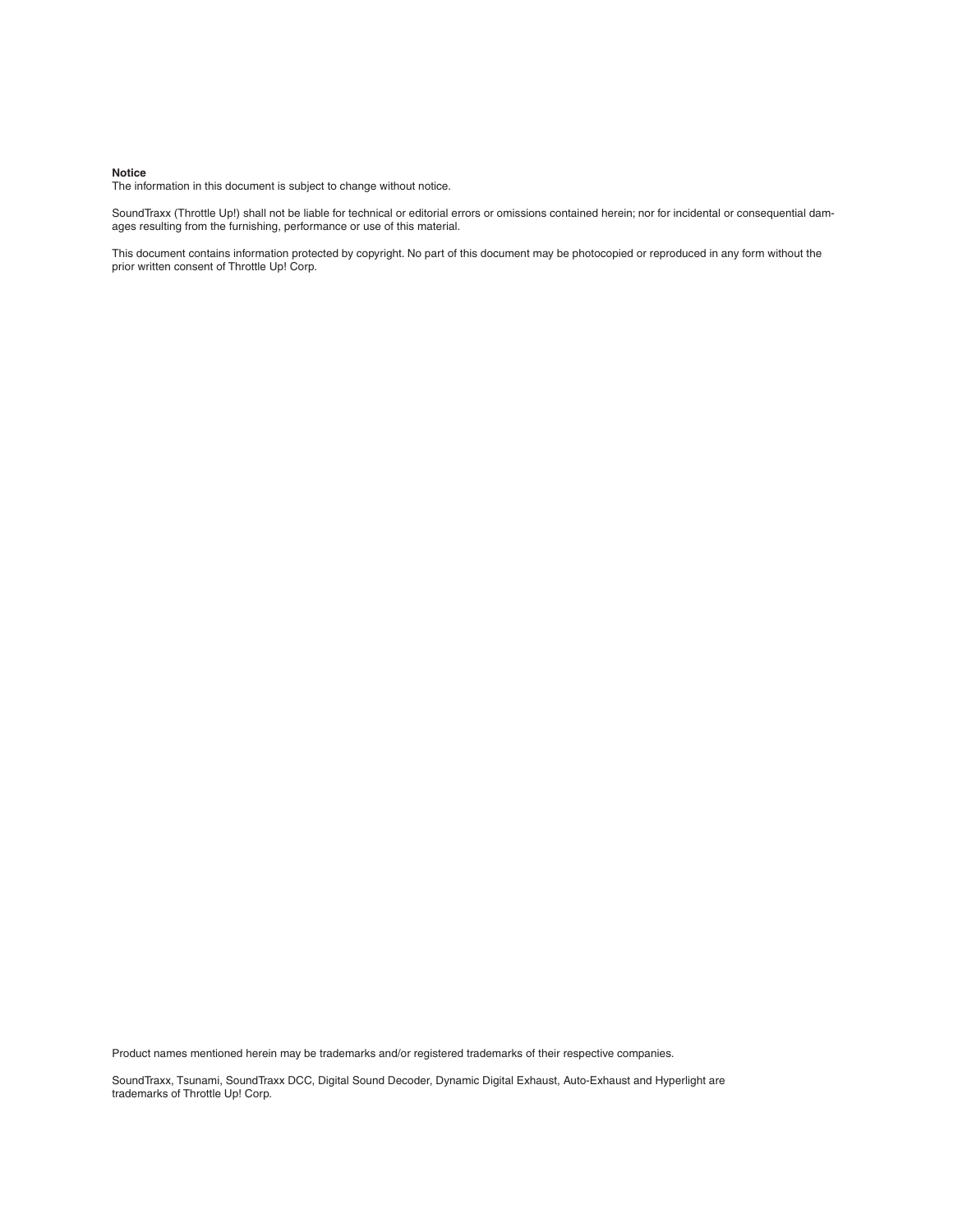## **Table of Contents**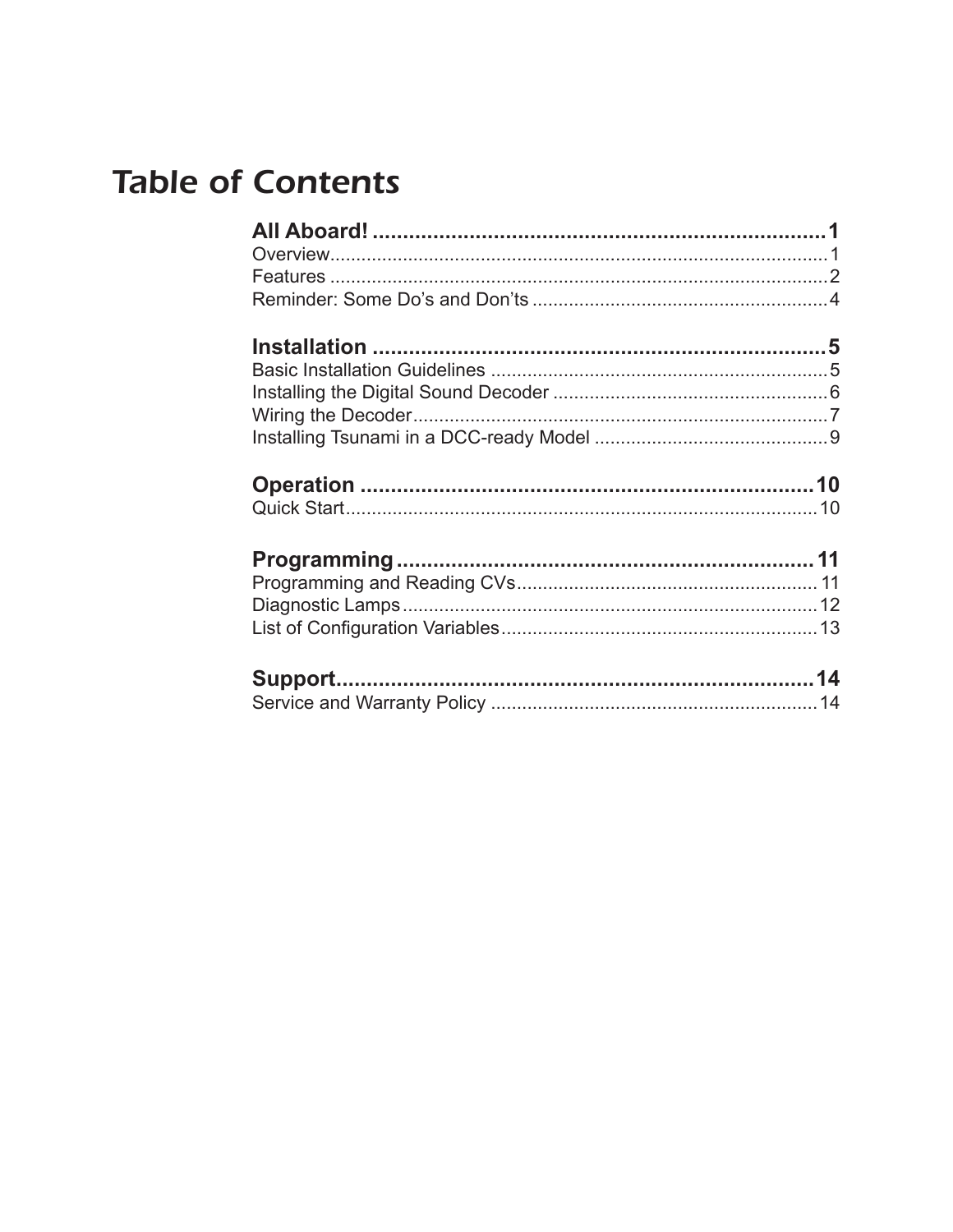

## **Overview**

Congratulations on the purchase of your SoundTraxx™ Tsunami™ Digital Sound Decoder™. Properly installed, your Digital Sound Decoder (DSD) will provide all the pleasures of high quality, digital onboard sound and the benefits of today's DCC (Digital Command Control) technology. With the proper tools, basic modeling skills and common sense, equipping a locomotive with sound is not difficult. It may, however, be a new experience for you, and you will find that successive installations will go more quickly than the first. Please note that while each decoder is tested thoroughly before it is shipped, we cannot control the correctness or quality of the installation. It is imperative that you follow the directions, and never remove the protective heat shrink from the decoder; there are no adjustments or user serviceable parts and this will void your warranty.

This **Quick Start Guide** assumes that you have some understanding of or experience with other SoundTraxx Digital Sound Decoders. It covers the differences you may need to know between these decoders and any you may have previously used.

*If you are new to SoundTraxx Digital Sound Decoders,* you should start with the **Installation Guide**, which will give you step-by-step instructions for a successful first installaton. The **User's Guide** will walk you through the various aspects of programming your Tsunami decoder, as well as some tips on troubleshooting. For the power user, the Tsunami **Technical Reference**  will provide a list of all the CVs available for use with Tsunami decoders and their exact function and make-up for those who wish to have a complete reference for advanced programming techniques.

Technical Bulletins and Application Notes covering various topics are also published from time to time, and these may be downloaded free of charge from our website at www.soundtraxx.com.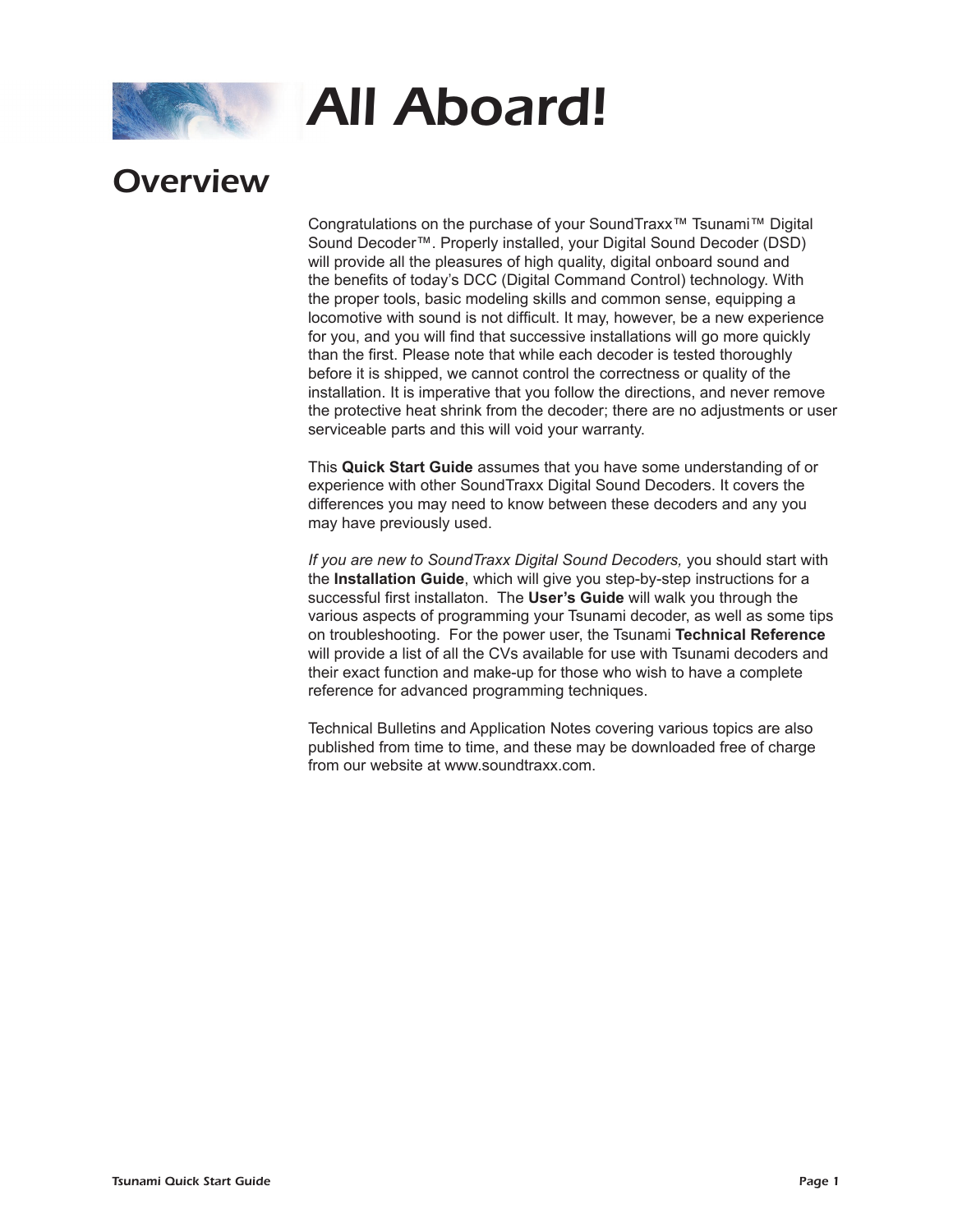

## Tsunami Features

Tsunami Digital Sound Decoders have a great number of new features designed to enhance your operating experience. Many features operate similarly to previous SoundTraxx decoders, but some features will require a little explanation.

Some of the enhancements include:

#### **Decoder Features**

- Supports extended address mode for assigning any locomotive number up to 9,999.
- Supports advanced consist addressing.
- Supports 'Operation Mode Programming', allowing CVs to be changed on the mainline without using a programming track.

#### **Sound Features**

There are many new sound effects (now over 20 sound effects!) and the ability to adjust the sounds to suit your ear (and model) has been greatly expanded and improved. You can now adjust the volume of each sound effect individually with Tsunami's built-in mixer!

The addition of a short whistle/horn effect will allow you to more easily incorporate signaling practices into your operations. There is also the option of replacing the short whistle function with an alternate whistle or horn for the engine which carried two whistles or occasionally, a horn and a whistle.

For those with limited function keys, you may wish to enable the automatic signal feature, which will activate Stop, Forward, Reverse and Grade Crossing whistle signals automatically in response to train motion.

#### **More Sound Features**

- Adjustable Volume Controls 1-Watt Audio Amplifier
	-
	- Seven-Band Equalizer Adjustable Reverb
- Auto-Exhaust™ allows chuff to be synchronized to the locomotive speed without a synchronizing exhaust cam (steam); cam is optional.

#### **Steam Sound Effects**

- **Steam Exhaust Chuff Bell**
- 
- 
- 
- 
- Snifter Valve Injectors
- Johnson Bar/Power Reverser Firebox Blower
- 
- Fireman Fred's tool box (5 effects) Coupler Clank
	- Dynamic Digital Exhaust™ modifies
	- exhaust volume, cutoff and timbre as locomotive load changes.
- 
- Whistle Short Whistle
- Airpump Dynamo Dynamo
- Water Stop Brake Squeal
- Brake Release Side Rod Clank
	-
	-
- Steam Release Boiler Pop Valve
	-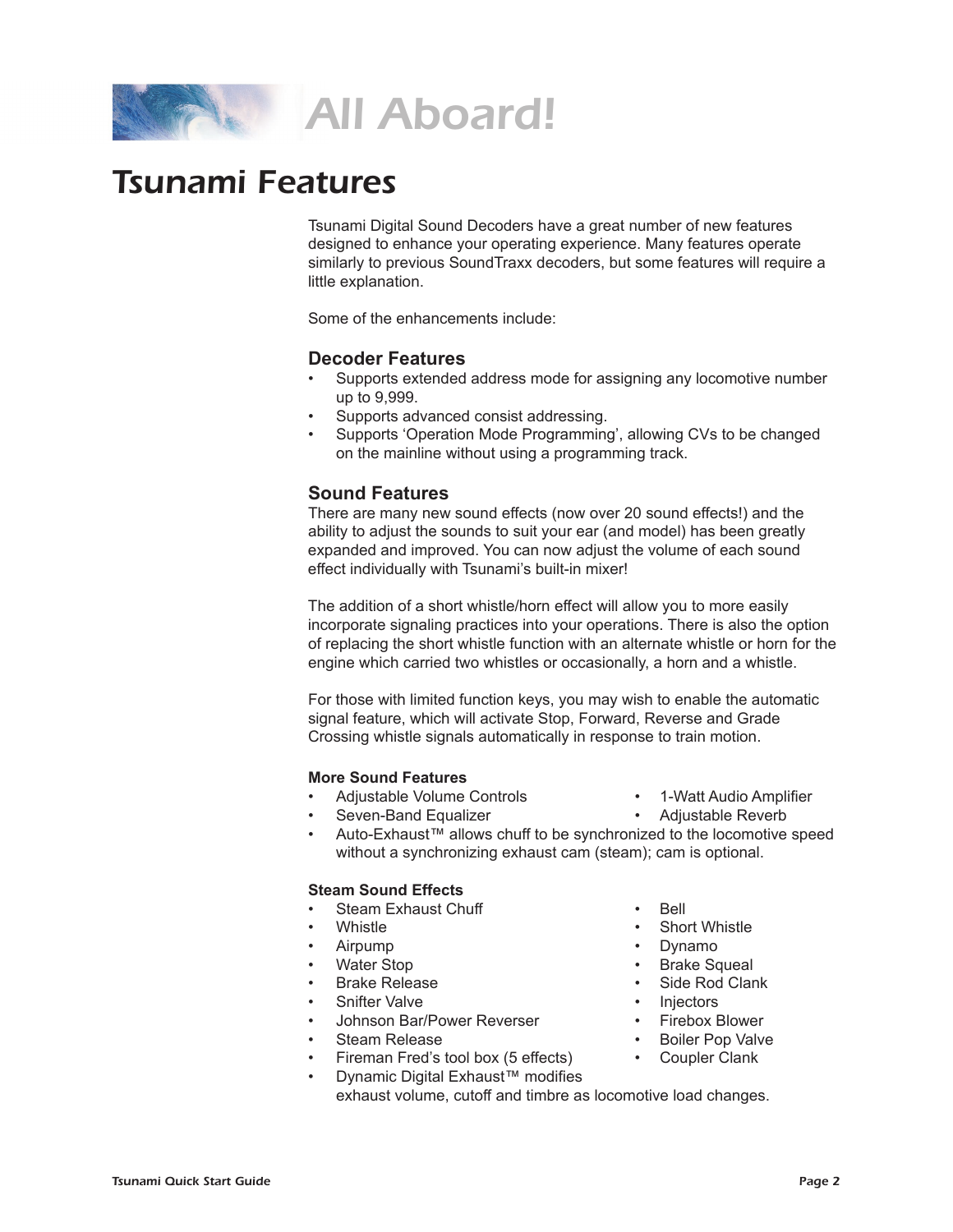

#### **Diesel Sound Effects**

- Engine Exhaust (8 notches) Engine Startup
- Engine Shutdown Bell
- 
- Compressor Pop-off Dynamic Brakes

**Throttle Features**

- 
- 
- Turbo Whine (some models) Fireman Ed's tool box

- 
- Airhorn Short Airhorn
	-
- Brake Squeal Brake Release
- Radiator Fans Coupler Clank
	-

Tsunami Digital Sound Decoders have greatly improved throttle features built into our Hyperdrive system. With the addition of these features, you will be able to better eliminate motor noise, better control your locomotive speed under varying conditions and adjust for differences between various manufacturers' models.

- Supports 14, 28 and 128 speed step modes.
- Programmable acceleration, deceleration and starting voltage for prototypical starting and stopping.
- Use of standard and alternate speed tables.
- Load Compensation
- Silent High Frequency Motor Drive

#### **Lighting Features**

All of our Hyperlight effects are available in our Tsunami decoders.One new addition, the Dyno-Light, provides the missing element in the operation of the Dynamo, or steam generator. This mimics the effect of the gradual increase in brightness as the generator spools up and supplies power to the headlight.

The new LED Compensation will adjust the lighting output level to account for the visual differences in your lighting effects when using an LED rather than an incandescent bulb.

- Four function outputs for headlight and backup light or other effects
- Supports "Rule 17" operation or automatic direction control
- 100mA Current Sink Capacity
- Each output may be programmed with our Hyperlight™ Lighting effects:

#### **Lighting Effects**

- Simple On/Off Lamp Dimmable light
- Oscillating headlight Mars Light
- 
- Pyle-Gyralite<br>
Western-Cullen Rotary Beacon<br>
 Single strobe<br>
 Single strobe Western-Cullen Rotary Beacon
- Type I and II ditch lights Double strobe
- FRED (Flashing Rear End Device) Engine Exhaust Flicker
- Firebox Flicker Dyno-Light
- Smart Firebox Flicker synchronizes with sound of the firebox door opening and closing
- 
- 
- 
- 
- 
- 
-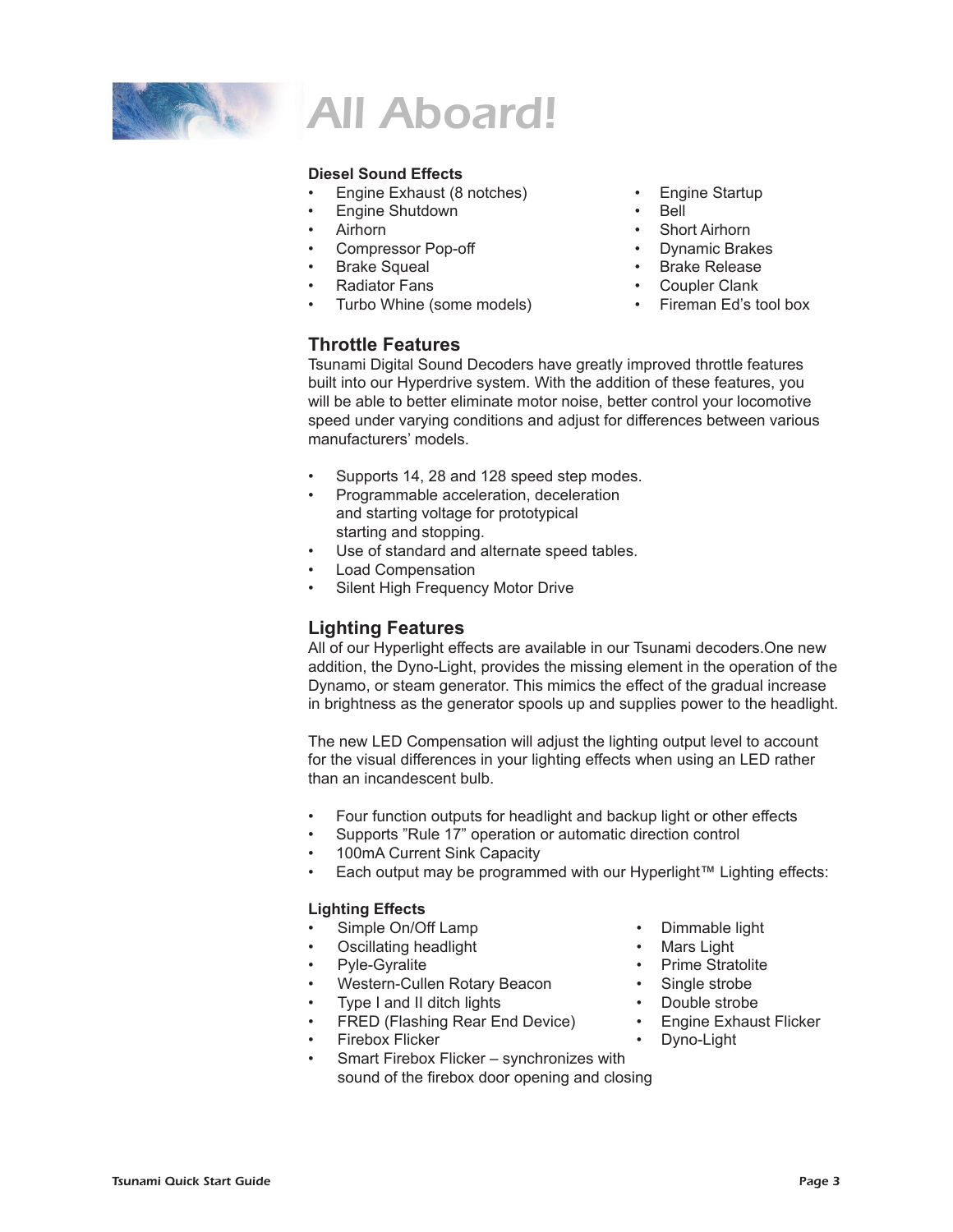

## Reminder: Some Do's and Don'ts

It will be a great temptation to begin connecting wires immediately. Before you install your Tsunami Digital Sound Decoder, there are some simple precautions you should take.

- The DSD should be handled carefully in a static-free environment. To discharge static electricity, touch a water pipe or grounded metal surface before handling the decoder.
- Never remove the decoder's protective shrink tubing. First, you will void your warranty and second, you will compromise the decoder's built in thermal management system.
- Never make connections to the decoder while it is powered. Doing so makes for an accident waiting to happen.
- Make sure all electrical connections are insulated. Avoid using electrical tape, as it tends to unwrap over time. We recommend using heat shrinkable tubing instead.
- Never allow the decoder leads to come in contact with any DCC track wiring except those specifically designed for that purpose.
- Never allow speaker outputs to become shorted together.
- Never allow motor outputs to become shorted together.
- Do not exceed the output ratings for which the decoder is designed.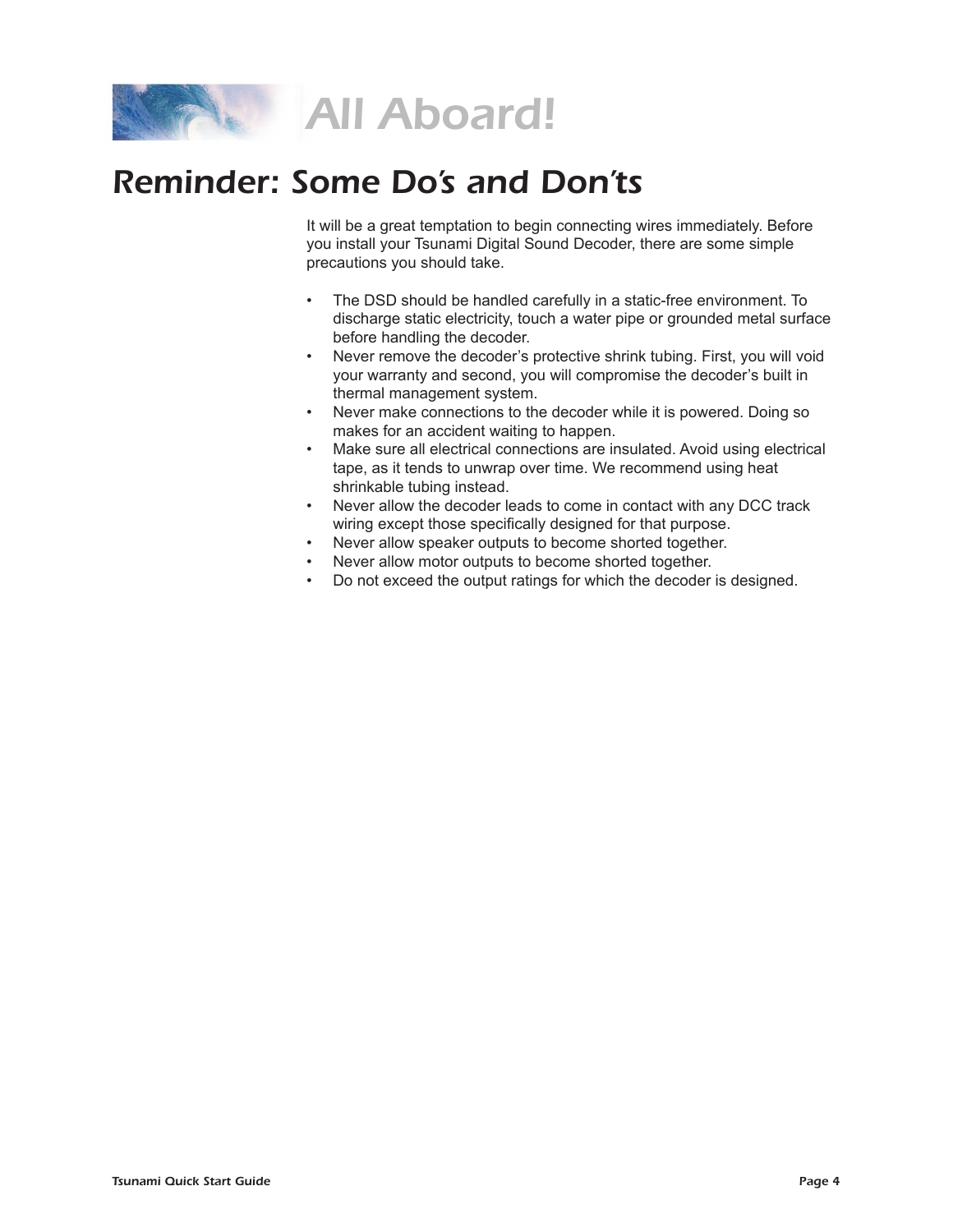

## Basic Installation Guidelines

As a reminder for any installation:

- Don't pick a locomotive whose stall current exceeds the rating of the decoder. Always test the stall current of your locomotive before your installation.
- Do pick a smooth running locomotive that runs well on straight DC power. A smooth running mechanism is vital for good throttle control and enhances the realism of the sound. Dirty, worn out or binding mechanisms not only overload the decoder, but also will have trouble starting smoothly and will destroy the illusion created by the Auto-Exhaust feature if they barely lurch along at half throttle.
- Do start with an engine that is 'sound-ready' if possible, such as an engine with predrilled speaker holes, or a diesel with a roomy 'B' unit.
- Don't pick a noisy engine, or one, which experiences some arcing or sparking when in operation. The best sound will come from locomotives powered with can motors. Older, open-frame motors may produce an offensive, interference sound.
- Provide ventilation for the decoder; try to mount the decoder so that some airflow can occur.
- Mount the decoder away from other heat sources, such as the motor or lamps to reduce the possibility of overheating.
- If you can, mount the decoder so that the 'flat' side is against a metal chassis or weight. This will further help to dissipate heat.
- Always provide a proper baffle (enclosure) for the speaker and choose the largest speaker possible.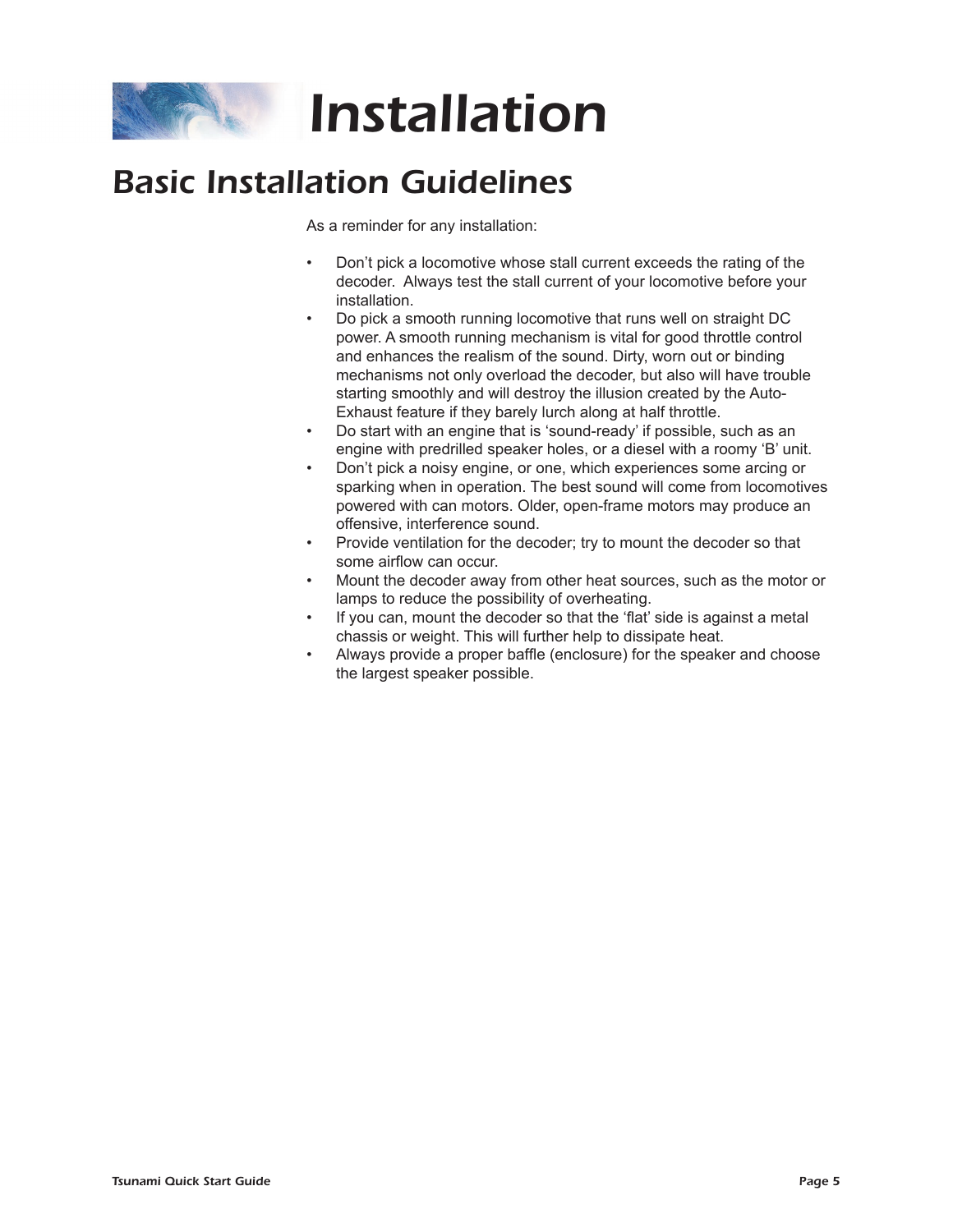

## Installing the Digital Sound Decoder

## Isolating the Motor

If your model is not DCC-ready, make sure you isolate the motor first. The two motor brush connections must be electrically isolated so they are driven exclusively by the DSD motor outputs.

#### *Failure to properly isolate the motor will damage your decoder and turn it into an effective, but short-lived smoke generator!*

Disconnect all wires leading to both motor terminals. Note that some motor brush connections are made using a spring contact to the chassis. In such cases, it will be necessary to remove or modify the spring contact as well.

Next, verify that each motor terminal is electrically isolated from the left and right rail pickups using an ohmmeter or continuity tester. If all tests indicate an open circuit, the motor is properly isolated. Do not proceed further until this is done.

You will also need to disconnect the wires leading to any lights you wish to use. Using an ohmmeter, check that each lamp lead is electrically isolated from the frame as well as the left and right rail pickups.

If you don't know how to perform the above tests, see the **Installation Guide** for more detailed instructions.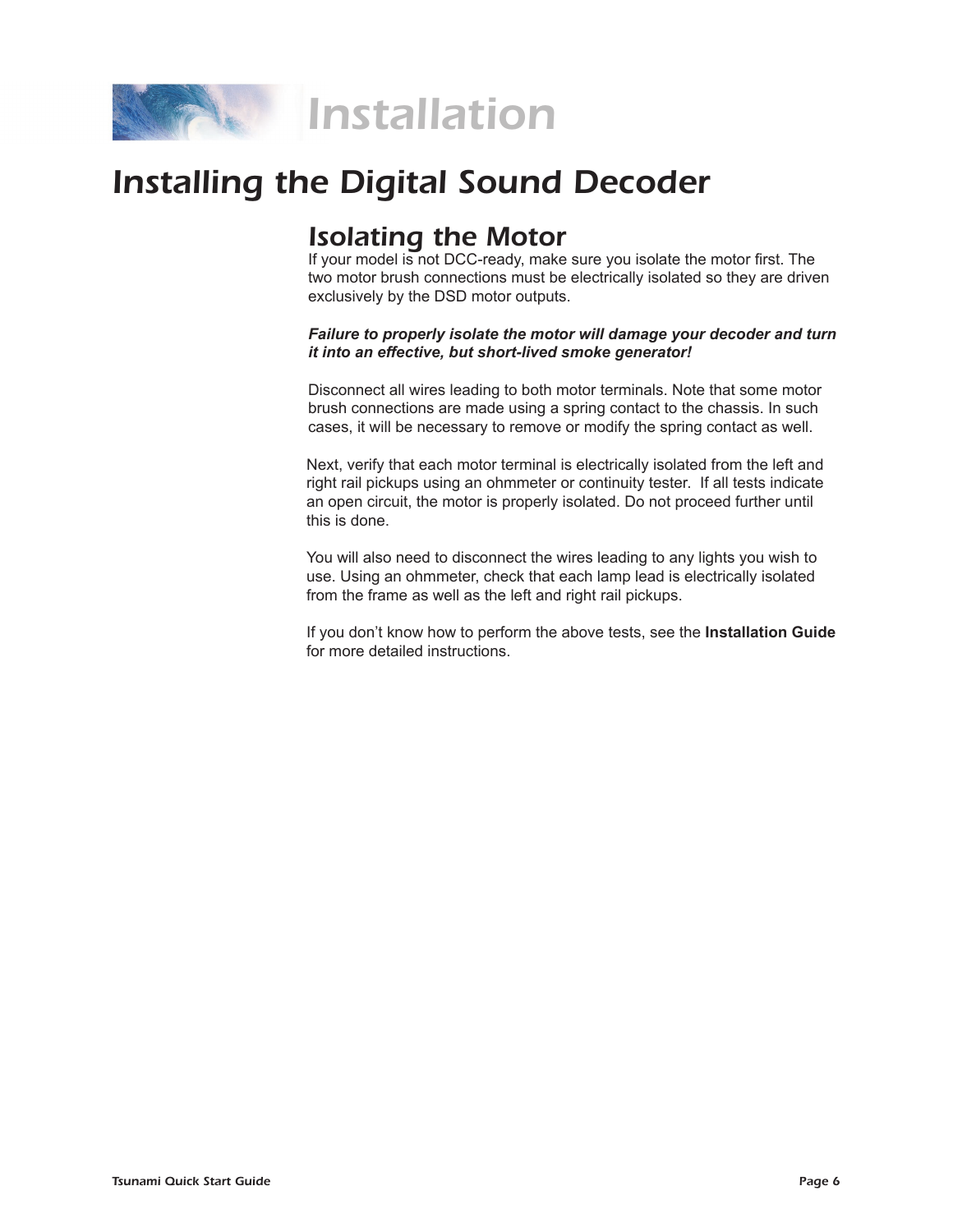

## Wiring the Decoder

Begin by mounting the speaker and securing the decoder in place using double-sided foam tape. Temporarily refit the body shell to ensure that adequate clearance still exists.

When wiring the decoder, trim all wires to reduce unnecessary lead length. This will not only give your installation a neater appearance but also prevent wires from interfering with the drive mechanism and getting pinched when closing up the boiler, tender or body shell.

#### **Track Connections**

Connect the RED wire to the right (engineer's side) track power pickup and the BLACK wire to the left track power pickup. If your model is DCC-ready, i.e. there is an eight-pin DCC socket already wired to the motor, follow the instructions on page 9 for your track and motor connections.

#### **Motor Connections**

Connect the ORANGE wire to the motor's (+) terminal and the GRAY wire to the motor's (-) terminal.



*Figure 1 - Wiring Diagram*

#### **Speaker Connections**

*Note: Tsunami is designed to operate with speakers having an impedance of 8 ohms or higher. Using a speaker impedance less than 8 ohms may result in erratic operation or even component failure!*

Connect the decoder's PURPLE speaker (+) wire (pin 12) to one of the speaker terminals. Connect the other PURPLE speaker (-) wire (pin 10) to the other speaker terminal.

*Note: Tsunami does not need a capacitor to be wired in series with the speaker as required by some other SoundTraxx decoders.*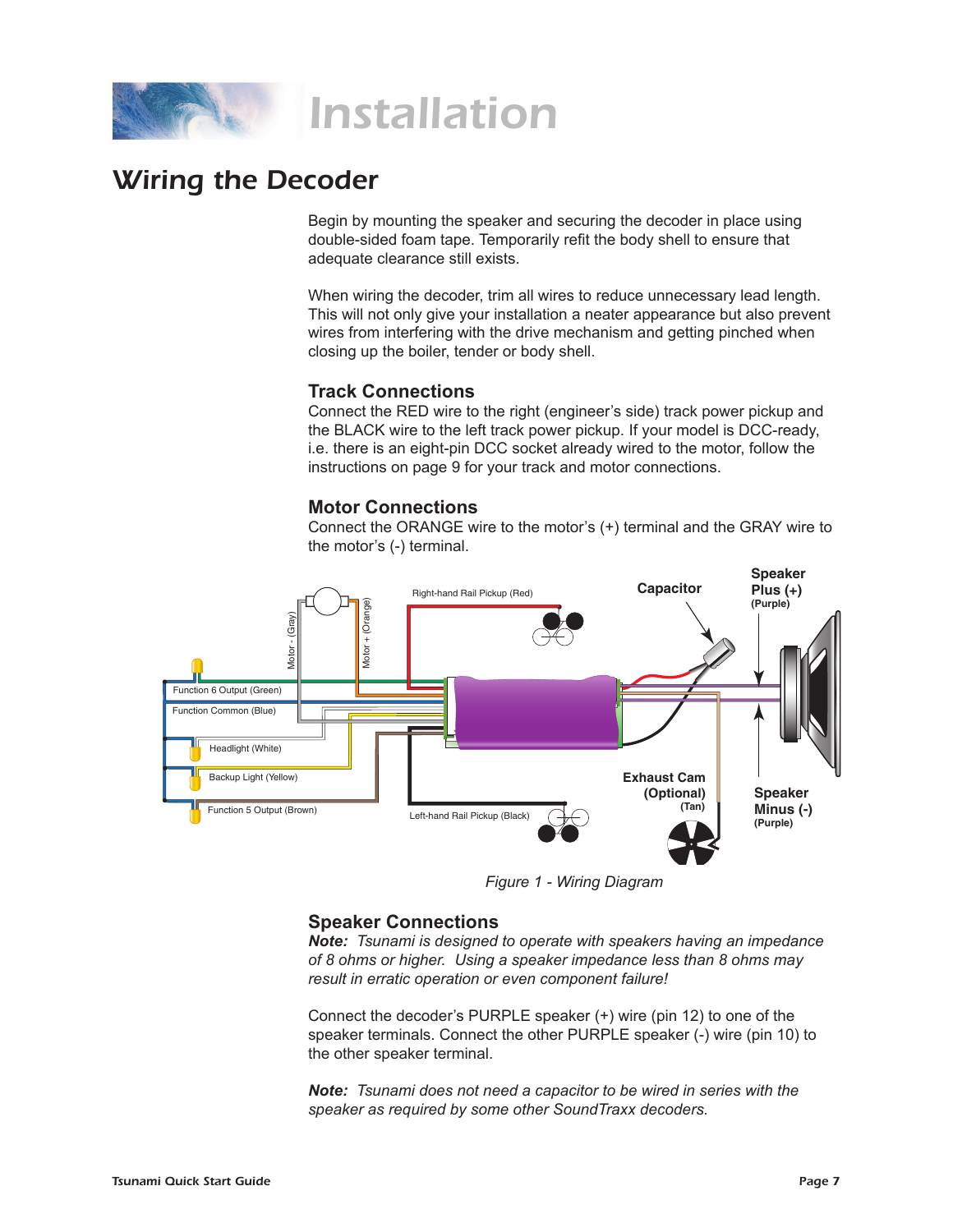

The polarity of the speaker terminals is only important when using multiple speakers. If you have installed multiple speakers, make sure they are phased properly, i.e., positive lead to positive lead and minus lead to minus lead of each speaker (see the Installation Guide for more information).

#### **Lighting Connections**

Each DSD is equipped with four function outputs that are intended to drive headlight, backup light and special effect lights. Each output is rated for 100mA. **Do not exceed this rating!** Be sure that the combined current of all lights as well as the motor stall current measured does not exceed the decoder rating.

12-16V lamps can be directly wired to the function outputs as shown in Figure 1. Connect the WHITE wire to one of the Headlight leads. Connect the other bulb lead to the BLUE wire. Connect the YELLOW wire to one of the Backup Light leads. Connect the other bulb lead to the BLUE wire.

To connect the Function 5 lamp, connect the BROWN wire to one lead and connect the other lead to the BLUE wire. To connect the Function 6 lamp, connect the GREEN wire to one lead and connect the other lead to the BLUE wire.

Tsunami decoders may also be used with 1.5 Volt bulbs or LEDs, which require the use of a resistor. See the **Installation Guide** if you need more information.

#### **Exhaust Cam Connections** *(steam only)*

Connect the TAN wire from the 3-pin Speaker/Cam harness of the DSD to the exhaust cam wiper switch. The decoder is factory-programmed to operate using the Auto-Exhaust feature. If you wish to use an exhaust cam, you must enable the cam-synchronized exhaust by setting CV 112 to 128.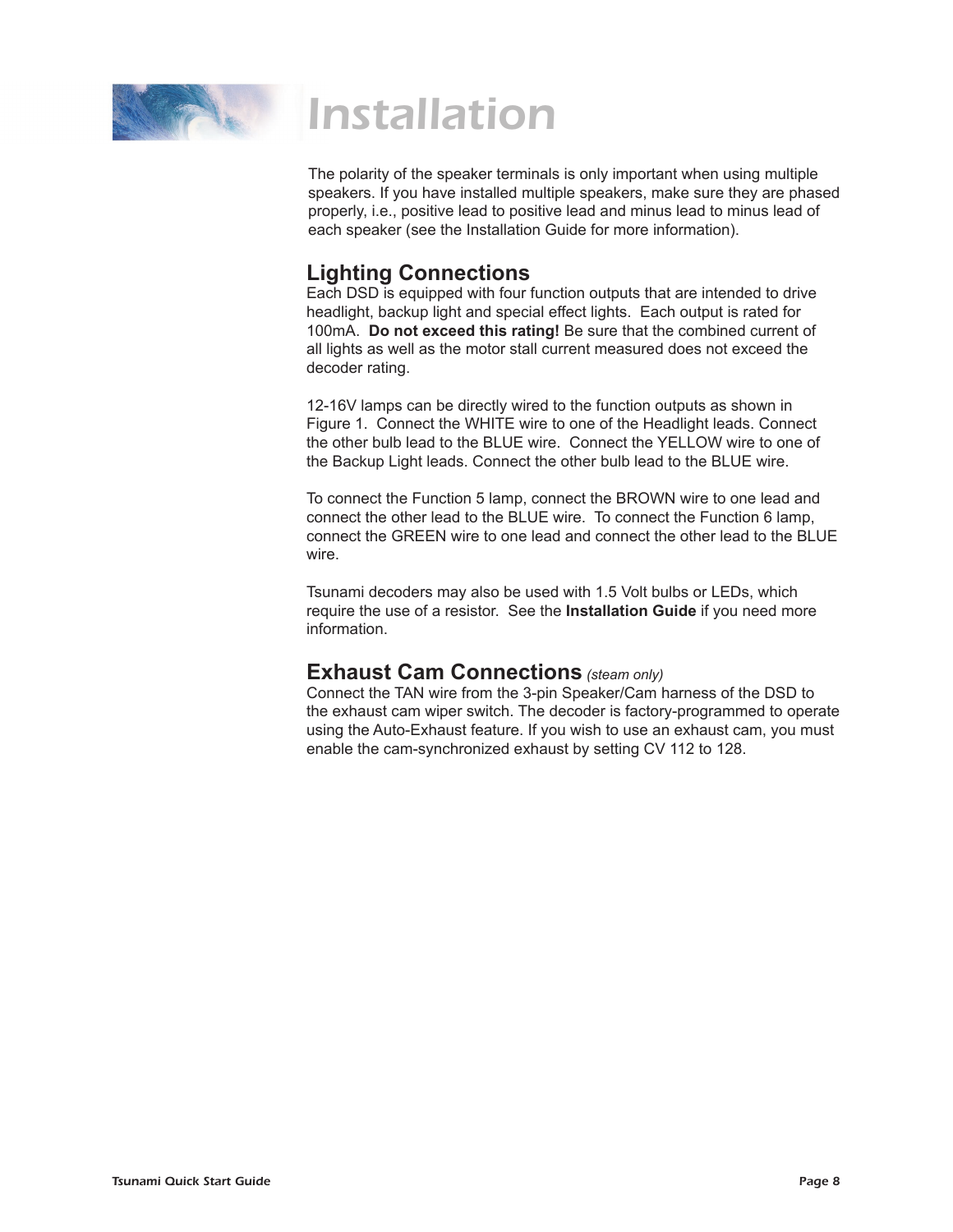

## Installing Tsunami in a DCC-ready Model

If your locomotive is wired with an NMRA-compatible 8-pin socket, you may solder a mating connector to the DSD's wire harness, which will allow you to easily install the decoder by simply plugging the connector into the socket, with the exception of the connections for Functions 5 and 6, the speaker and the exhaust cam. SoundTraxx offers P.N. 810123, which is a package of four connectors that meet NMRA specifications.

- 1. Remove the 'dummy' plug from the NMRA socket.
- 2. We highly recommend you test the socket itself to ensure it is properly wired. Assuming the locomotive manufacturer wired the socket correctly can be dangerous! If you don't know how to do this, see the **Installation Guide.**
- 3. Wire the connector to the decoder's wire harness according to the illustration. Solder the wires from the sound decoder to the cup side of the connector as shown in the Figure 2.



*Figure 2 - NMRA 8-Pin Connector Wiring Code*

4. Plug the newly wired connector into the socket with the orange wire at pin 1 on the manufacturers circuit board. Most manufacturers have labeled the sockets with pin 1 or pin 8 (at a minimum). Once you have plugged in the 8-pin connector, you will still need to wire the speaker and cam according to the instructions for a non DCC-ready model.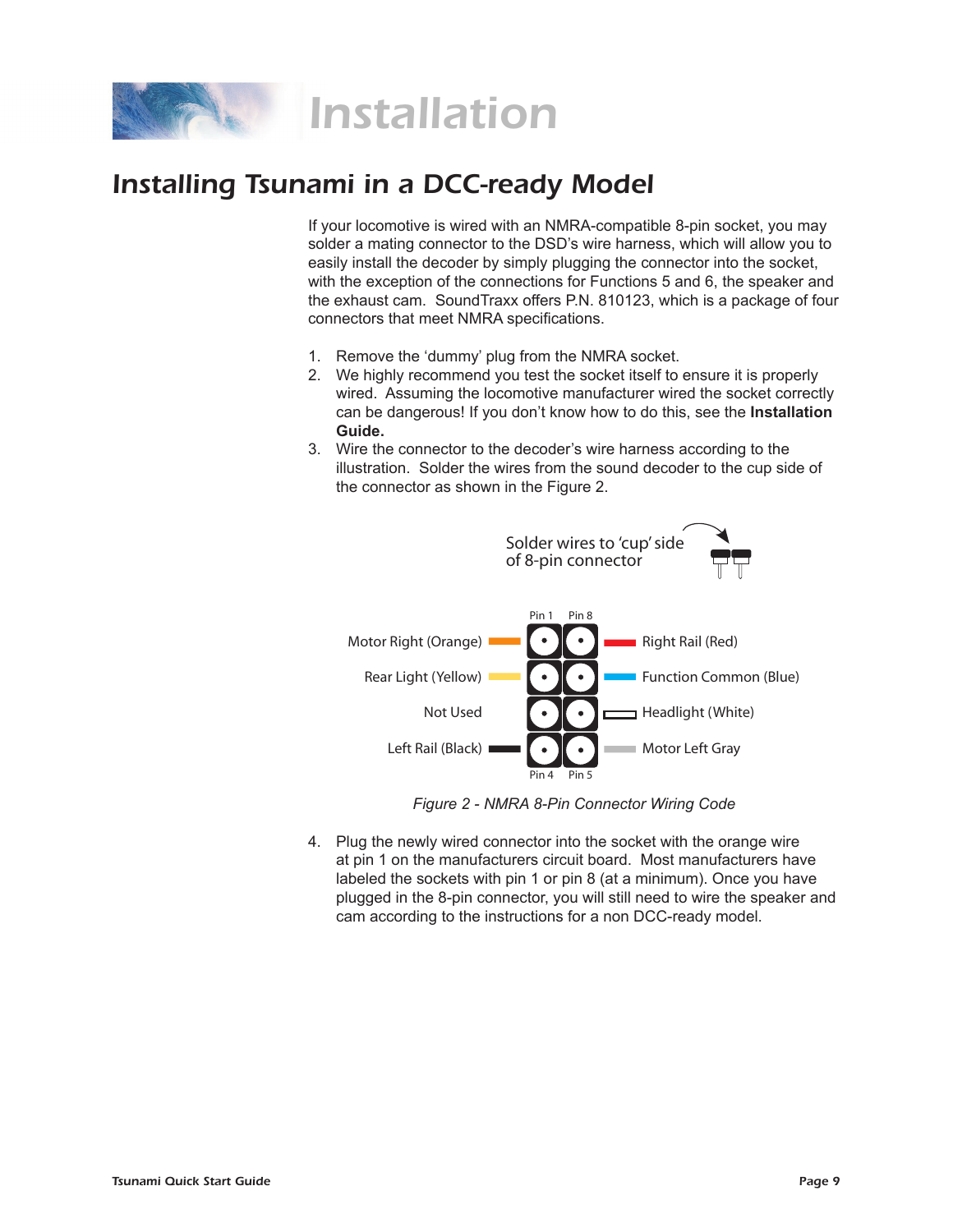

## Quick Start

Your SoundTraxx Tsunami has been shipped with all CVs pre-programmed so you can begin using your locomotive immediately without having to worry about what adjustments to make. All Tsunami Digital Sound Decoders are shipped with the address set to 3. Function Assignments are as follows:

#### **Steam Decoders**

| <b>Function Key</b> | Effect                        |
|---------------------|-------------------------------|
| F0                  | Headlight/Backup Light/Dynamo |
| F <sub>1</sub>      | Bell                          |
| F <sub>2</sub>      | Whistle                       |
| F <sub>3</sub>      | <b>Short Whistle</b>          |
| F4                  | <b>Steam Release</b>          |
| F <sub>5</sub>      | <b>FX5 Output</b>             |
| F <sub>6</sub>      | <b>FX6 Output</b>             |
| F7                  | <b>Light Dimmer</b>           |
| F8                  | <b>Mute the Sound</b>         |
| F <sub>9</sub>      | <b>Water Stop</b>             |
| F <sub>10</sub>     | <b>Injectors</b>              |
| F <sub>11</sub>     | <b>Brake Squeal/Release</b>   |
| F12                 | <b>Coupler Clank</b>          |
|                     |                               |

#### **Diesel Decoders**

*Function Key Effect*

| F0              | Headlight/Backup Light      |
|-----------------|-----------------------------|
| F <sub>1</sub>  | <b>Bell</b>                 |
| F <sub>2</sub>  | <b>Airhorn</b>              |
| F <sub>3</sub>  | <b>Short Horn</b>           |
| F4              | <b>Dynamic Brake On/Off</b> |
| F <sub>5</sub>  | <b>FX5 Output</b>           |
| F <sub>6</sub>  | <b>FX6 Output</b>           |
| F7              | <b>Light Dimmer</b>         |
| F <sub>8</sub>  | <b>Mute the Sound</b>       |
| F9              | RPM+                        |
| F <sub>10</sub> | RPM-                        |
| F <sub>11</sub> | <b>Brake Squeal/Release</b> |
| F <sub>12</sub> | <b>Coupler Clank</b>        |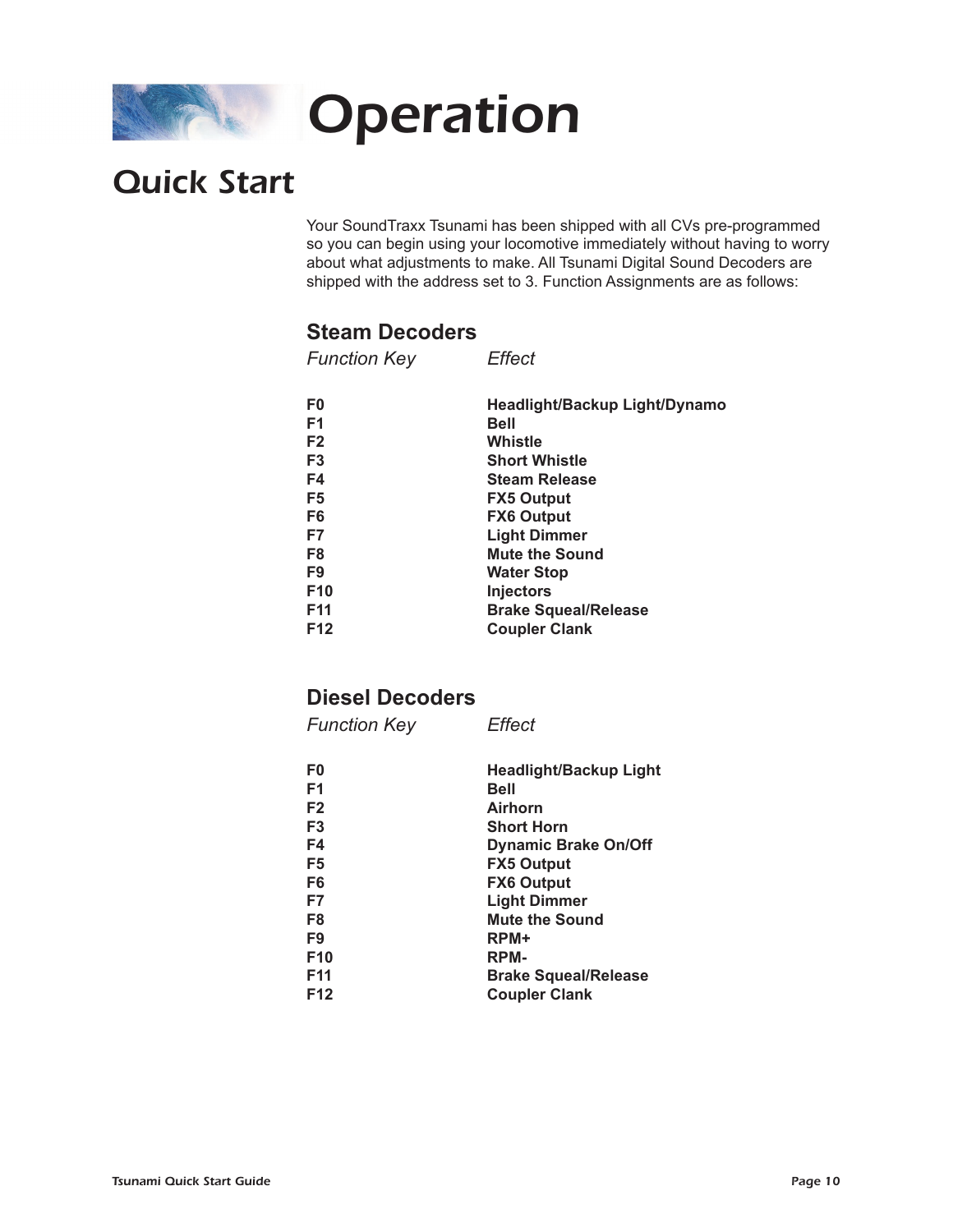# Programming

## Programming and Reading CVs

Certain command stations allow you to read a CV during Service Mode Programming, which is useful to verify its current setting. If you have trouble reading or verifying CVs, the problem may be due to the design of your command station and not the DSD itself. Tsunami and all other decoders communicate back to the command station using what's called an acknowledgment pulse, which is defined in NMRA RP-9.2.3 as "an increased load on the programming track of at least 60mA for at least 5ms." Like most decoders, the DSD generates the acknowledgment pulse by momentarily applying power to the motor.

If your DSD is otherwise working properly (i.e., responds properly on the mainline to speed and direction commands) but your command station is having troubles reading CV data from the DSD, it may be due to incompatibilities between the electrical requirements of the DSD (which are different from conventional decoders due to the added audio circuitry) and the electrical characteristics of your programming track. In such an event, you will need to use a Programming Track Booster, such as SoundTraxx PTB-100 (P.N. 829002). The PTB-100 amplifies the programming track signals to levels that work best with Tsunami. It is easy to install (see below) and inexpensive. An advantage to using the PTB-100 is that it also provides short circuit detection and some helpful diagnostics. It works well for all other SoundTraxx decoders, too.



*Figure 3 - General Wiring Diagram for the SoundTraxx PTB-100*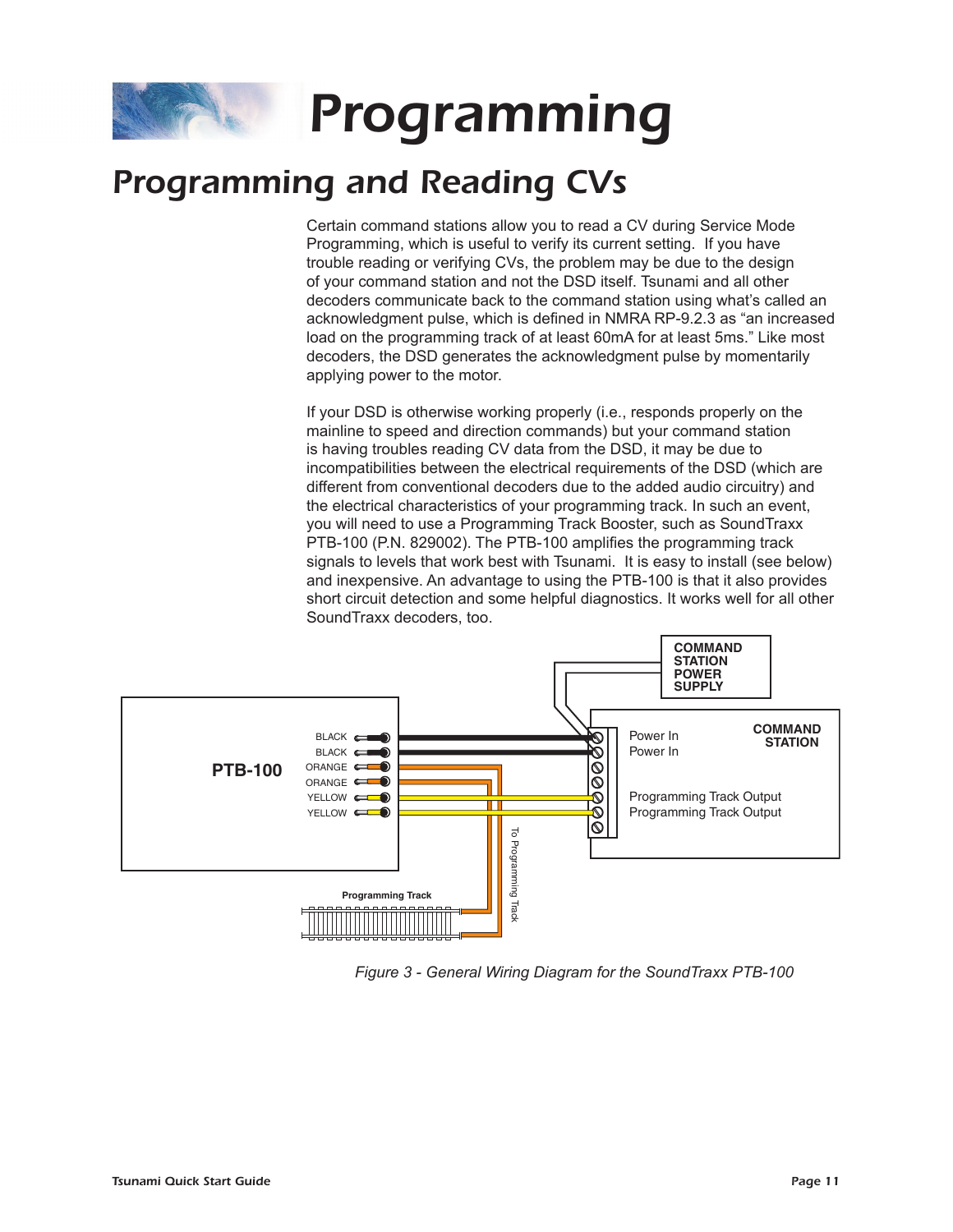

## Diagnostic Lamps

Tsunami has two red LEDs on the circuit board which may be helpful for resolving potential difficulties.

### **Pilot Light**

The pilot light indicates that the decoder is receiving power. If this light does not come on, it may indicate an improperly wired decoder. It could also indicate a loose wire, poor track pickups, no output from the command station or other problem with your layout wiring.



#### **Fault Light**

During normal operation, the fault light will turn on and off with the headlight, and is useful for establishing basic control of the decoder. Additionally, Tsunami monitors a number of its input signals and if a fault is found, reports an error code by flashing the fault light as well as the headlight and backup light (if connected). The number of times the light flashes corresponds to the number of the error code. Error



codes whose conditions can usually be solved by the user are as follows:

- Error 9: Over-temperature Fault
- Error 10: Over-voltage Fault
- Error 11: Motor Connection Fault
- Error 12: Motor Over-current Fault
- Error 16: CV Reset has ocurred and CVs have been set to default values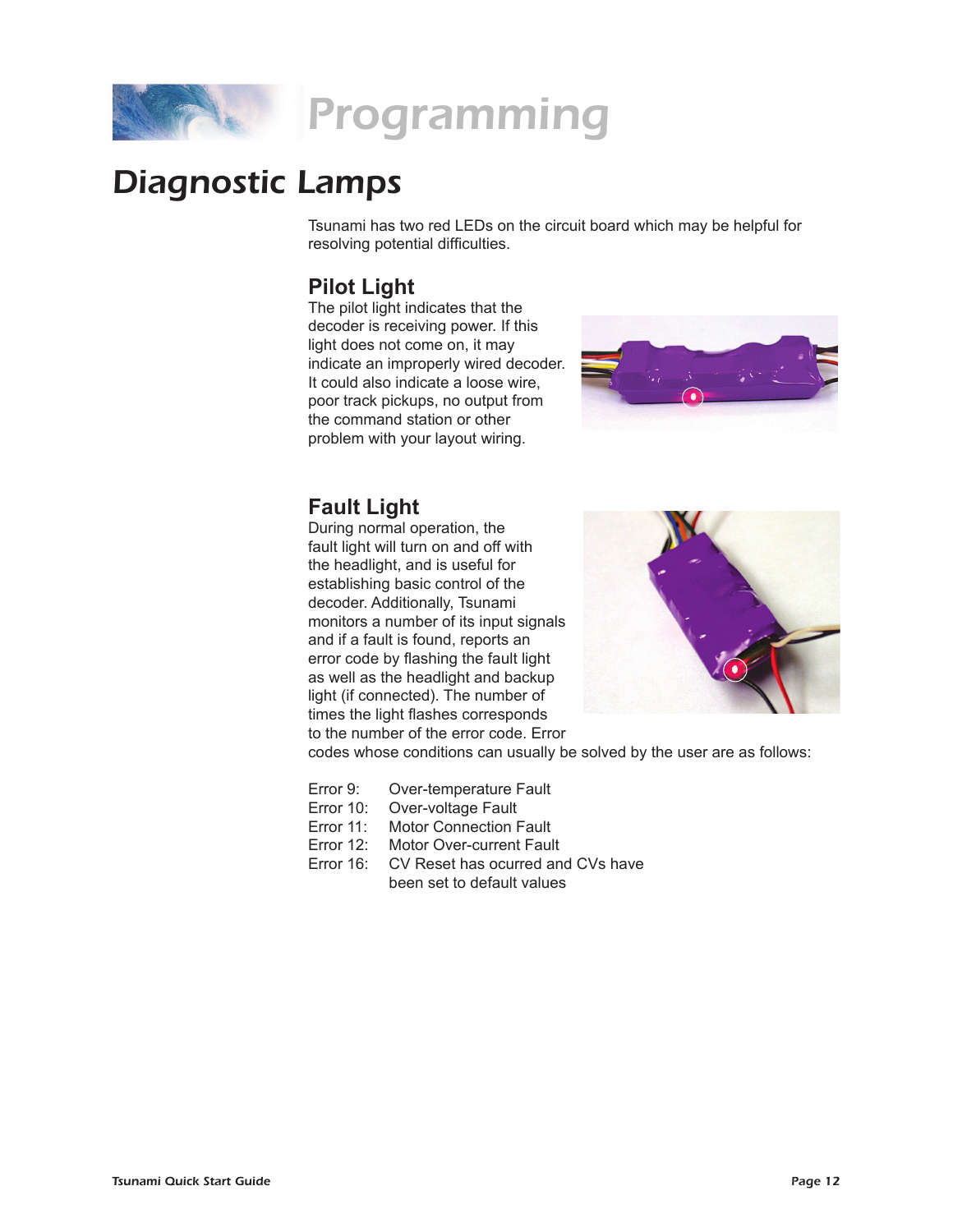

## List of Configuration Variables (CVs)

The following is a quick reference list of CVs used by Tsunami. See the Tsunami Technical Reference for detailed information about their uses.

| CV <sub>1</sub> | <b>Primary Address Control</b>             | <b>CV 138</b> | <b>Reserved</b>                                         |
|-----------------|--------------------------------------------|---------------|---------------------------------------------------------|
| CV <sub>2</sub> | <b>Vstart</b>                              | <b>CV 139</b> | <b>Brake Squeal Volume</b>                              |
| CV <sub>3</sub> | <b>Baseline Acceleration Rate</b>          | <b>CV 140</b> | <b>Brake Release Volume</b>                             |
|                 |                                            |               |                                                         |
| CV <sub>4</sub> | <b>Baseline Braking Rate</b>               | <b>CV 141</b> | Snifter Valve Volume                                    |
| CV <sub>7</sub> | <b>Manufacturer Version ID (Read Only)</b> | <b>CV 142</b> | Johnson Bar/Power Reverse Volume                        |
| CV <sub>8</sub> | <b>Manufacturer ID</b>                     | <b>CV 143</b> | Pop Valve Volume                                        |
| <b>CV 10</b>    | <b>BEMF Cutout</b>                         | <b>CV 145</b> | <b>Blower Draft Volume</b>                              |
|                 |                                            |               |                                                         |
| <b>CV 11</b>    | <b>Packet Time Out Value</b>               | <b>CV 146</b> | <b>Water Stop Volume</b>                                |
| <b>CV 12</b>    | <b>Power Source Conversion</b>             | <b>CV 147</b> | <b>Injector Volume</b>                                  |
| <b>CV 13</b>    | <b>Analog Function Enable 1</b>            | <b>CV 148</b> | <b>Fireman Fred's Shovel Volume</b>                     |
| <b>CV 14</b>    | <b>Analog Function Enable 2</b>            | <b>CV 149</b> | <b>Fireman Fred's Wrench Volume</b>                     |
| <b>CV 15</b>    | <b>CV Unlock Register</b>                  | <b>CV 150</b> | Fireman Fred's Oil Can Volume                           |
|                 |                                            |               |                                                         |
| <b>CV 16</b>    | <b>CV Lock ID Code</b>                     | <b>CV 151</b> | Fireman Fred's Grease Gun Volume                        |
| CV 17,18        | <b>Extended Address</b>                    | CV 153        | <b>Equalizer Control</b>                                |
| <b>CV 19</b>    | <b>Consist Address</b>                     | <b>CV 154</b> | 62 Hz Equalizer Cut/Boost                               |
| <b>CV 21</b>    | <b>Consist Function Group 1</b>            | <b>CV 155</b> | 125 Hz Equalizer Cut/Boost                              |
|                 |                                            |               |                                                         |
| <b>CV 22</b>    | <b>Consist Function Group 2</b>            | <b>CV 156</b> | 250 Hz Equalizer Cut/Boost                              |
| <b>CV 23</b>    | <b>Consist Acceleration Rate</b>           | <b>CV 157</b> | 500 Hz Equalizer Cut/Boost                              |
| <b>CV 24</b>    | <b>Consist Braking Rate</b>                | <b>CV 158</b> | 1K Hz Equalizer Cut/Boost                               |
| <b>CV 25</b>    | <b>Speed Table Select Register</b>         | <b>CV 159</b> | 2K Hz Equalizer Cut/Boost                               |
|                 |                                            |               |                                                         |
| <b>CV 29</b>    | <b>Configuration Register 1</b>            | <b>CV 160</b> | <b>4K Hz Equalizer Cut/Boost</b>                        |
| <b>CV 30</b>    | <b>Error Information/Alternate</b>         | <b>CV 161</b> | <b>Reverb Control</b>                                   |
|                 | <b>Mode Selection</b>                      | <b>CV 162</b> | <b>Reverb Output Level</b>                              |
| <b>CV 33</b>    | <b>FL(f) Output Location</b>               | CV 163        | <b>Reverb Delay</b>                                     |
| <b>CV 34</b>    |                                            | <b>CV 164</b> | <b>Reverb Gain</b>                                      |
|                 | <b>FL(r) Output Location</b>               |               |                                                         |
| <b>CV 35</b>    | <b>F1 Output Location</b>                  | <b>CV 169</b> | <b>Whistle Reverb Effect Send Level</b>                 |
| <b>CV 36</b>    | <b>F2 Output Location</b>                  | <b>CV 170</b> | <b>Bell Reverb Effect Send Level</b>                    |
| <b>CV 37</b>    | <b>F3 Output Location</b>                  | <b>CV 171</b> | <b>Exhaust Reverb Effect Send Level</b>                 |
| <b>CV 38</b>    | <b>F4 Output Location</b>                  | <b>CV 172</b> | Air Pump Reverb Effect Send Level                       |
|                 |                                            |               |                                                         |
| <b>CV 39</b>    | <b>F5 Output Location</b>                  | <b>CV 173</b> | <b>Reserved</b>                                         |
| <b>CV 40</b>    | <b>F6 Output Location</b>                  | <b>CV 174</b> | <b>Reserved</b>                                         |
| <b>CV 41</b>    | <b>F7 Output Location</b>                  | <b>CV 175</b> | <b>Reserved</b>                                         |
| <b>CV 42</b>    | <b>F8 Output Location</b>                  | <b>CV 176</b> | Reserved                                                |
| CV 43           |                                            | <b>CV 177</b> | <b>DDE Throttle Gain</b>                                |
|                 | <b>F9 Output Location</b>                  |               |                                                         |
| <b>CV 44</b>    | <b>F10 Output Location</b>                 | <b>CV 178</b> | <b>DDE Motor Load Gain</b>                              |
| <b>CV 45</b>    | <b>F11 Output Location</b>                 | <b>CV 179</b> | <b>DDE Attack Time Constant</b>                         |
| <b>CV 46</b>    | <b>F12 Output Location</b>                 | <b>CV 180</b> | <b>DDE Release Time Constant</b>                        |
| <b>CV 47</b>    | <b>Analog Whistle Control</b>              | <b>CV 181</b> | <b>Exhaust Low Volume Limit</b>                         |
|                 |                                            |               |                                                         |
| CV 49-52        | <b>Hyperlight Effect Select</b>            | <b>CV 182</b> | <b>Exhaust High Volume Limit</b>                        |
|                 | (for $FL(f)$ , $FL(r)$ , Function 5, 6)    | <b>CV 183</b> | Side Rod Clank Low Volume Limit                         |
| <b>CV 59</b>    | <b>Flash Rate</b>                          | <b>CV 184</b> | Side Rod Clank High Volume Limit                        |
| <b>CV 60</b>    | <b>Crossing Hold Time</b>                  | <b>CV 185</b> | <b>DDE Filter Initial Frequency</b>                     |
| <b>CV 61</b>    |                                            |               |                                                         |
|                 | <b>F11 Braking Rate</b>                    | <b>CV 186</b> | <b>DDE Filter Control Gain</b>                          |
| CV 62           | <b>Transponding Control</b>                | <b>CV 187</b> | <b>DDE Filter Initial Frequency</b>                     |
| <b>CV 66</b>    | <b>Forward Trim</b>                        | <b>CV 188</b> | <b>DDE Tracking Coefficient</b>                         |
| CV 67-94        | <b>Loadable Speed Table</b>                | <b>CV 193</b> | <b>Automatic Bell-On Set Point</b>                      |
| <b>CV 95</b>    | <b>Reverse Trim</b>                        | <b>CV 194</b> | <b>Automatic Bell-Off Set Point</b>                     |
|                 |                                            |               |                                                         |
| <b>CV 105</b>   | User Identifier #1                         | <b>CV 195</b> | <b>Grade Crossing Whistle Sensitivity</b>               |
| <b>CV 106</b>   | User Identifier #2                         | <b>CV 196</b> | <b>Brake Squeal Sensitivity</b>                         |
| <b>CV 112</b>   | <b>Sound Configuration 1</b>               | <b>CV 197</b> | Analog Mode Automatic Sound Configuration               |
| <b>CV 113</b>   | Quiet Mode Timeout Period                  | <b>CV 198</b> | Digital Mode Automatic Sound Configuration              |
| <b>CV 114</b>   | <b>Bell Ring Rate</b>                      | <b>CV 201</b> | <b>Event Probability: Fireman Fred Shovels Coal</b>     |
|                 |                                            |               |                                                         |
| <b>CV 115</b>   | <b>Whistle Select</b>                      | <b>CV 202</b> | Event Probability: Fireman Fred Fills the Tender        |
| <b>CV 116</b>   | <b>Engine Exhaust Control</b>              | <b>CV 203</b> | Event Probability: Fireman Fred Turns His Wrench        |
| <b>CV 119</b>   | <b>Effect Processor Select</b>             | <b>CV 204</b> | Event Probability: Fireman Fred Uses His Grease Gun     |
| <b>CV 128</b>   | <b>Master Volume Control</b>               | <b>CV 205</b> | Event Probability: Fireman Fred Uses His Oil Can        |
|                 |                                            |               |                                                         |
| <b>CV 129</b>   | <b>Whistle Volume</b>                      | <b>CV 206</b> | Event Probability: Fireman Fred Uses the Injectors      |
| <b>CV 130</b>   | <b>Bell Volume</b>                         | <b>CV 207</b> | Event Probability: Fireman Fred Uses the Firebox Blower |
| <b>CV 131</b>   | <b>Exhaust Volume</b>                      | <b>CV 208</b> | Event Probability: Pop Valve Blow Off                   |
| <b>CV 132</b>   | Air Pump Volume                            | <b>CV 209</b> | <b>Kp Coefficient</b>                                   |
| <b>CV 133</b>   | <b>Dynamo Volume</b>                       | <b>CV 210</b> | <b>Ki Coefficient</b>                                   |
|                 |                                            |               |                                                         |
| <b>CV 134</b>   | <b>Blower Volume</b>                       | <b>CV 212</b> | <b>Motor Control Intensity</b>                          |
| <b>CV 135</b>   | <b>Rod Clank Volume</b>                    | <b>CV 213</b> | <b>Motor Control Sample Period</b>                      |
| <b>CV 136</b>   | <b>Steam Release Volume</b>                | CV 214        | <b>Motor Control Sample Aperture Time</b>               |
| <b>CV 137</b>   | <b>Coupler Volume</b>                      |               |                                                         |
|                 |                                            |               |                                                         |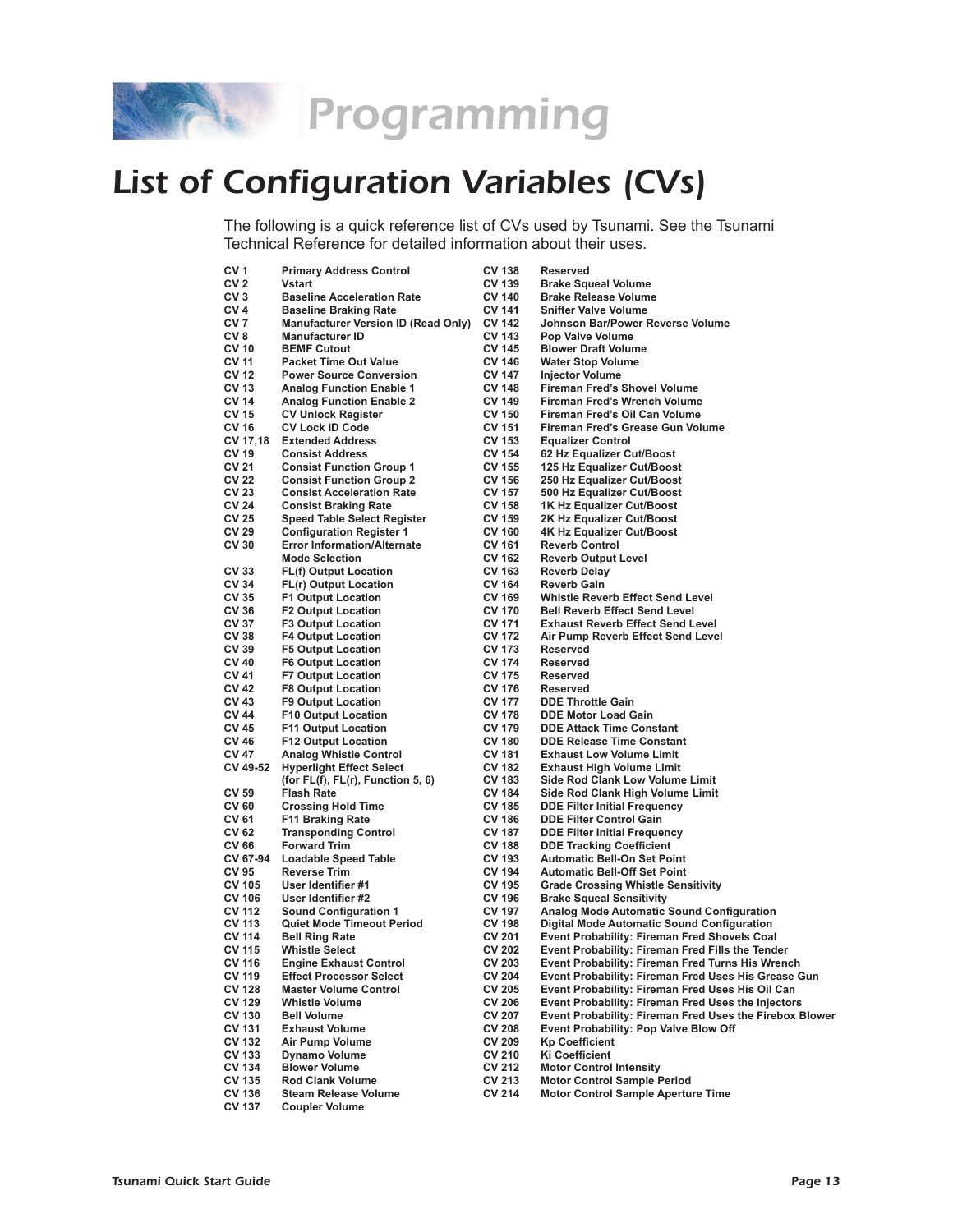

## **Service and Warranty Policy**

Each SoundTraxx Digital Sound Decoder is tested thoroughly before it is shipped and warranted to be in good working order and free of manufacturing defects. However, in the event that a mistake does occur during installation, SoundTraxx will cover the repair under our 'Safety-Net' Service Warranty. See the full warranty statement in the the **User's Manual**, along with tips for troubleshooting common problems.

Our service department is available to help you Monday through Friday, 9:00am to 5:30pm Mountain Time .

Contact us either by phone, our 24-hour fax or by email:

SoundTraxx Service Department 210 Rock Point Drive Durango, CO 81301 Telephone (970) 259-0690 Fax (970) 259-0691 Email: support@soundtraxx.com